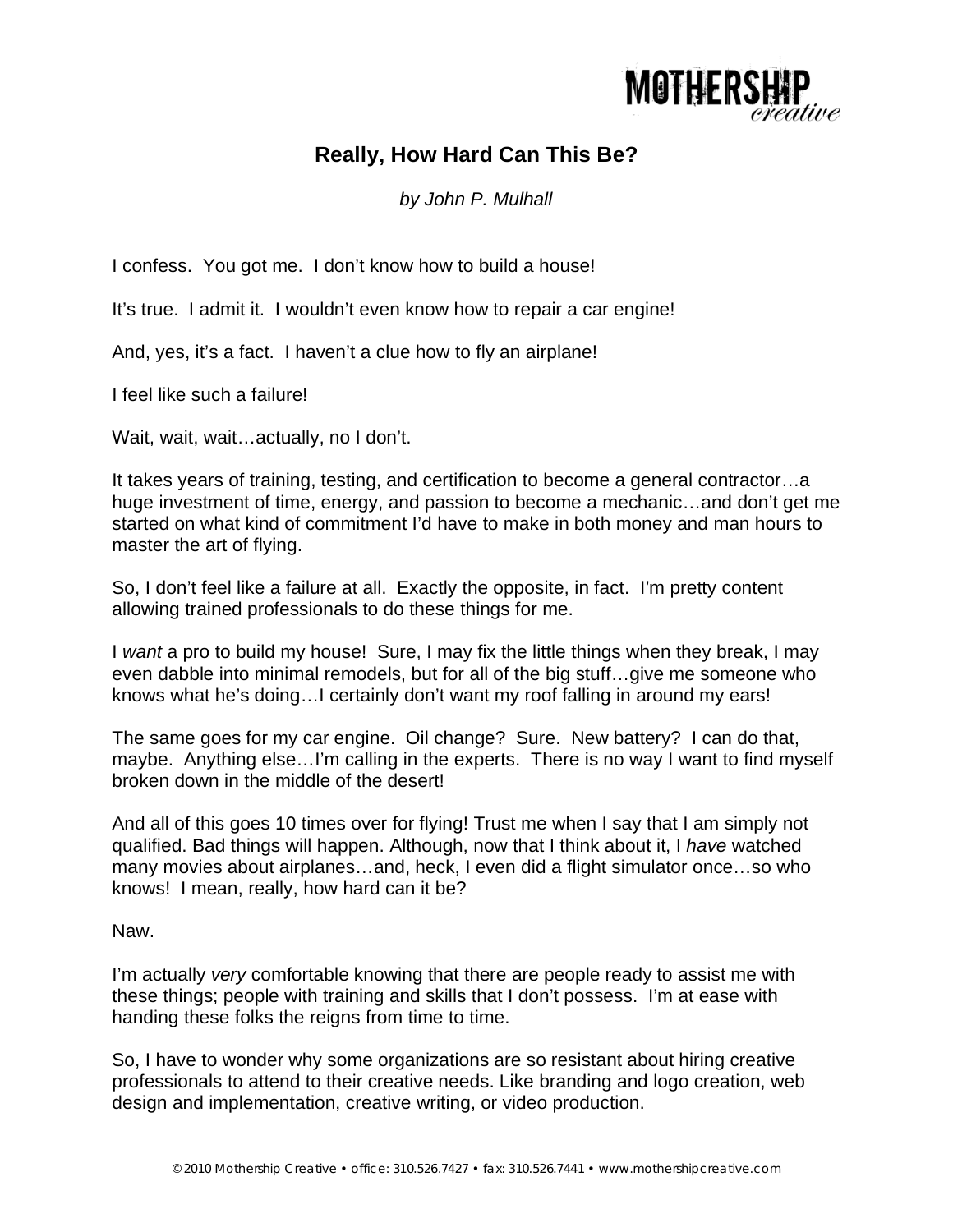

*"Well, our intern Bobby does graphic design as a hobby, and he was already playing around with some logo ideas, so that will probably work just fine."* 

*"My cousin Jill took some web design classes at the YWCA and she's gonna take a crack at the website first."* 

*"We do all of our own creative writing. My assistant does most of it. She writes screenplays too!"* 

*"The CEO is trying his hand at making a video for a new division of our company. I am trying to talk him into hiring a company to do it for us, but..."* 

That last one I heard just today. And I have to say it made me chuckle. I just have to imagine that the CEO of a high-end IT firm has much more important things to do with his time, but…I guess not?

So what is it exactly about these types of creative endeavors that make people in unrelated fields feel that they are suddenly capable of rising to the occasion?

Is it the frustrated artist trapped inside? Unrealized dreams of a career in Hollywood, or of writing that great American novel? Are they driven by memories of that blue ribbon they won for the drawing they did of a Stegosaurus in the  $2^{nd}$  grade, or of that production of "Guys and Dolls" they helped stage manage in college?

Or has the bar simply been lowered? Do companies not expect quality, or think that they need it?

I am truly very curious, because it seems to me that there is actually quite a lot riding on some of these things!

A company logo, for example, is a precious and fragile thing. It is the crux of a company's brand image. When done well, a logo can pique initial customer interest, spark immediate brand recognition, or imbue a company with unique qualities that help define it to its target audience; qualities such as strength, trust, stability, loyalty, consistency, forward movement, or superior service. These are intangibles that only the best logos are able to achieve. However, when done poorly, a logo can send exactly the wrong message to potential clients and confuse them, or worse, it can turn them off your brand completely.

If you truly only get one chance to make a first impression, then why treat that first impression cavalierly?

Creative messaging is equally important. And there are people who work and study for many years, who labor at their craft, and do this for a living. They know which words to